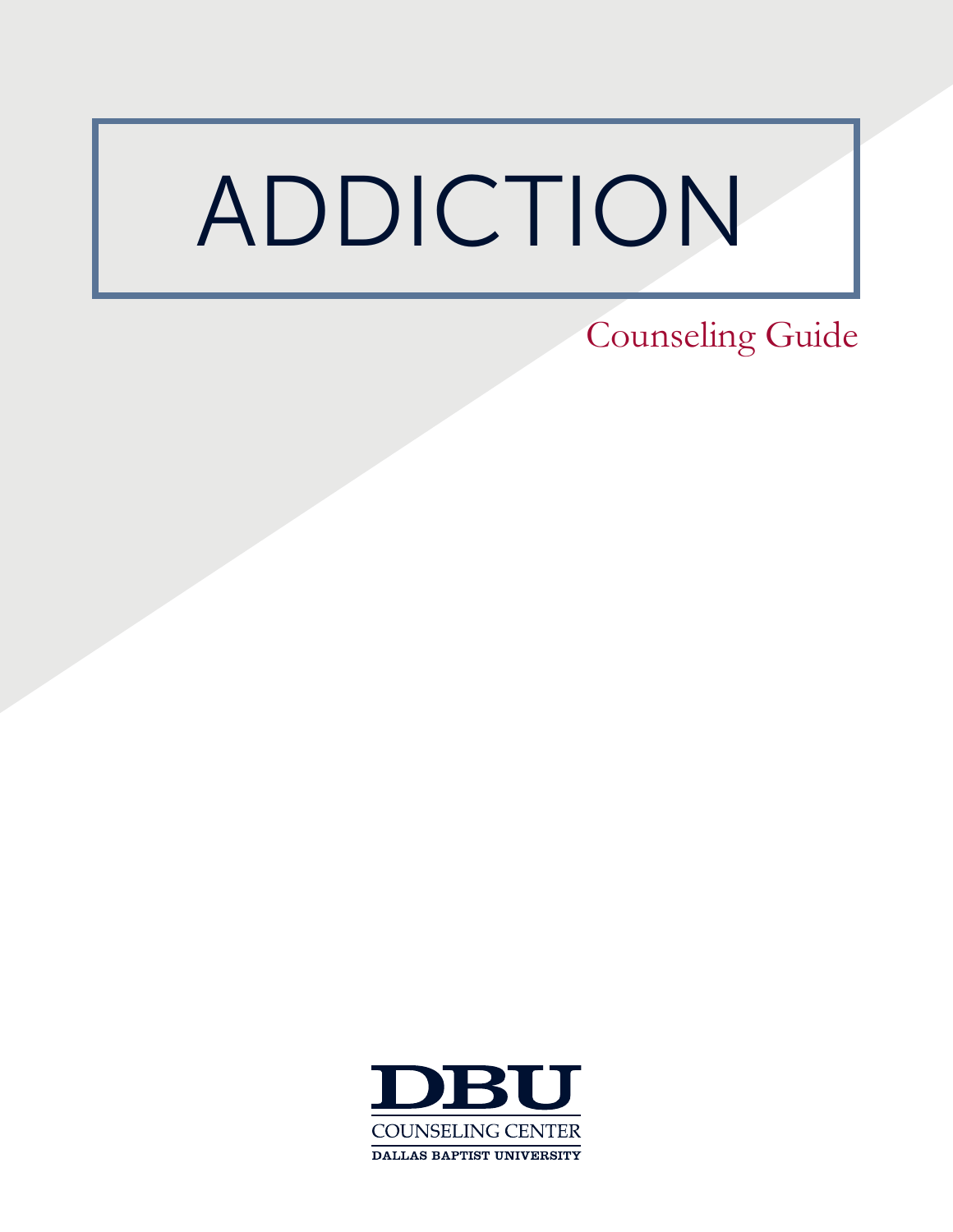### WHAT IS ADDICTION?

 $\boldsymbol{A}$  simple definition of addiction is the persistent, compulsive use of a substance or engagement in an activity that is known by the user to be harmful in some way.

To be more specific, addiction is a condition that results from a compulsive need for and/or use of a habit-forming substance (e.g. alcohol, drugs, nicotine) or engaging in an activity (e.g. sex, shopping, viewing pornography, gambling) that feels pleasurable to the user. This compulsive need is characterized by tolerance and by physiological or psychological symptoms during withdrawal.

### TYPES OF ADDICTION

A commonly held belief is that addiction primarily deals with drugs and alcohol; however, addiction encompasses much more. As stated in the definition, addiction is the result of using substances or engaging in activities that are habit-forming.

Not all types of addictions develop as the result of negative behaviors, such as substance abuse. Some addictions may result from what are considered positive behaviors, such as excessive exercise. Addictions to positive or acceptable behaviors can be more difficult to identify. Regardless of whether behaviors are considered to be positive or negative, these actions cause the brain to release powerful chemicals called endorphins which allow individuals to feel pleasure, resulting in powerful reinforcement of the excessive behavior or activity.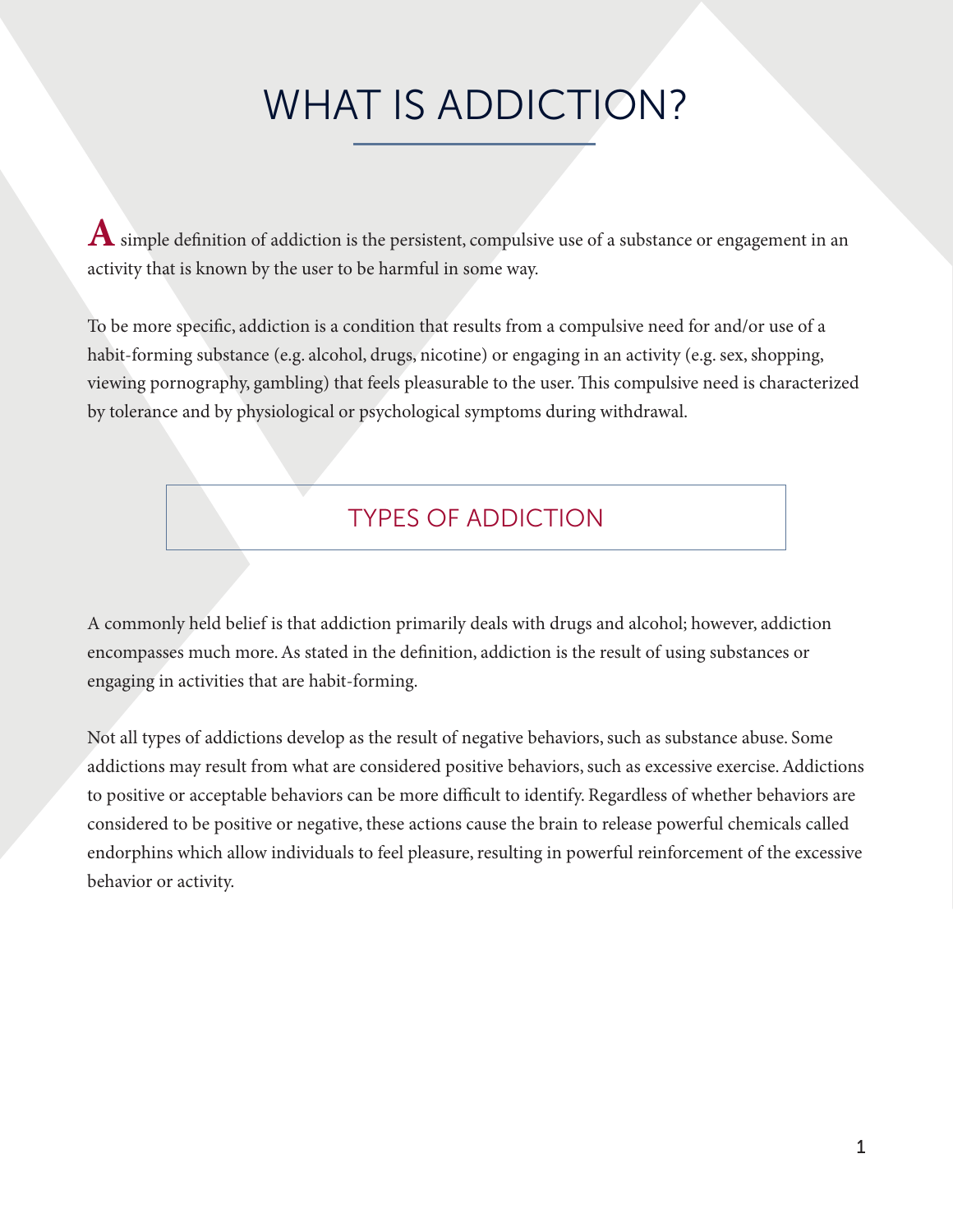# COMMON ADDICTIONS

- Alcohol
- **o** Tobacco
- Drugs (both illicit and prescription)
- Pornography (and other sexual addictions)
- **o** Gambling
- Video Games
- **o** Internet
- **o** Social Media
- Food
- Work
- **o** Shopping

# WHO IS AFFECTED BY ADDICTION?

**A**ddiction can happen to *anyone* regardless of age, cultural background, or socioeconomic status. Addiction is a repetitive process that is often used to distract individuals from feeling discomfort, pain, stress, trauma, etc.

### FAMILY, FRIENDS, AND THE WORKPLACE

Addictions can seriously affect a person's relationships, health, and career. People who have developed an addiction may not be aware that their compulsive behavior is out of control and causing problems for themselves and others. Over time, addictions will interfere with ordinary responsibilities and concerns and have a negative impact on one's life.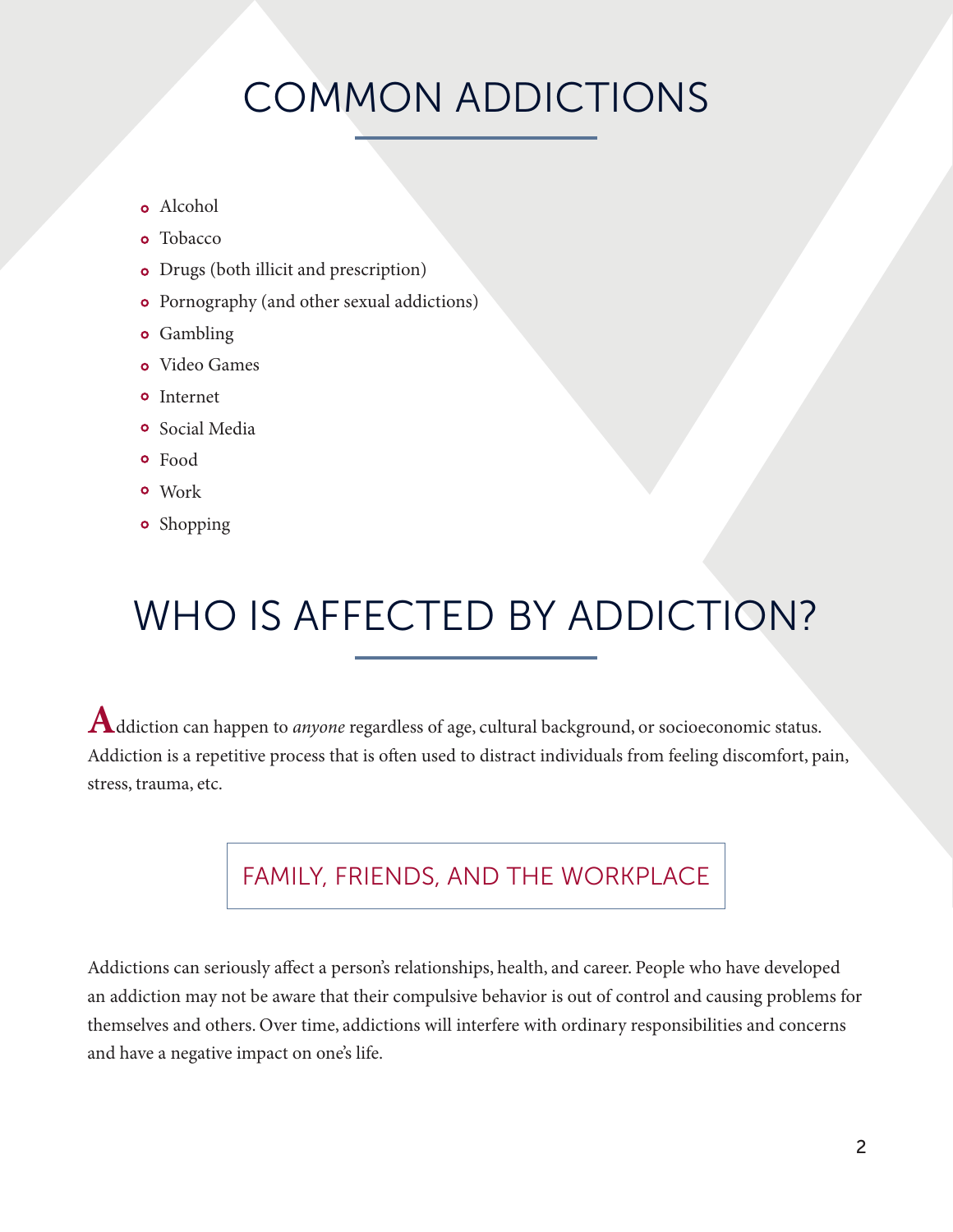### WHO IS AFFECTED BY ADDIC-TION? (CONTINUED)

### **GENETICS**

Extensive research has been done on the relationship between addiction and genetics. Studies have shown that some people have a genetic predisposition to addiction. For example, as seen in families where there is a long family history of alcoholism. Not every person who struggles with an addiction is genetically predisposed, but it is important to explore the individual's personal and family history.

### HOW IS ADDICTION IDENTIFIED?

**T**he line between enjoyment and addiction can sometimes be a fine one. There are some instances in which addiction is harder to define due to the activity. For example, watching Netflix, using social media, shopping, going to the gym, or playing video games are all acceptable activities that have the potential for becoming addictive. However, since these behaviors do not involve chemical substances, addiction can be more difficult to identify. The following guidelines can be used to help determine the severity of substance-based addictions as well as addictive behaviors:

#### 1. IMPORTANCE:

How important has the substance or activity become to the individual? Importance can be determined not only by how often the individual uses the substance or engages in the activity, but also by how much the individual is *not* doing other things. *Priority determines importance*.

#### 2. REWARD RESPONSE:

Does using the substance or engaging in the activity make the individual feel better or more in control? Does not doing it make the person feel worse? Doing enjoyable things helps people feel better while avoiding unenjoyable things can have the same effect (at least initially). There is a strong correlation between these kinds of activities, which can make the negative consequences more difficult to recognize.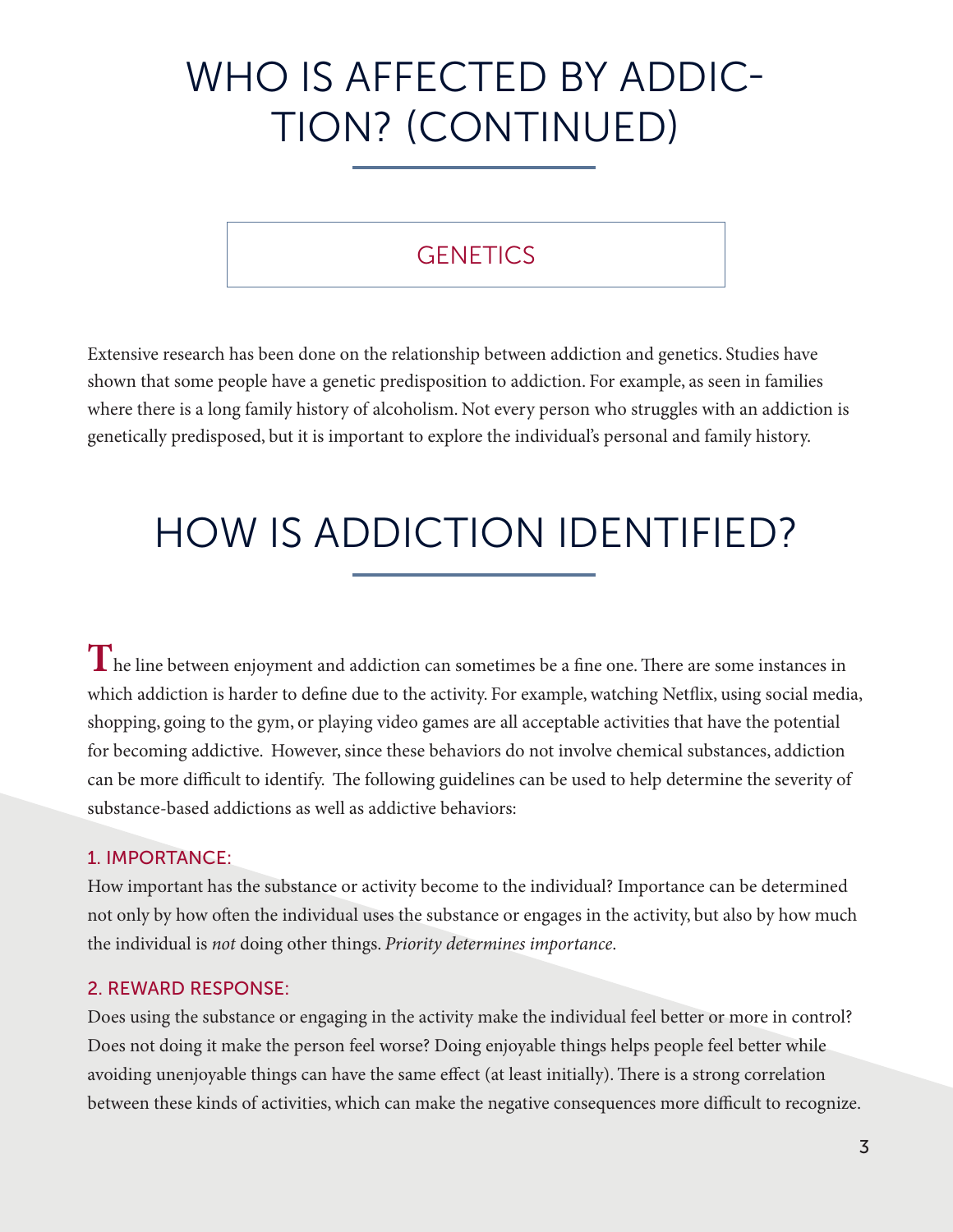# HOW IS ADDICTION IDENTIFIED? (CONTINUED)

#### 3. PREVALENCE:

How often does the individual engage in the activity or use the substance? The person may begin to devote more and more time for these activities while sacrificing time for other important things in life.

#### 4. CESSATION:

The individual may begin to feel anxious or uncomfortable if he/she cannot have the substance or engage in the activity. One way to gauge how important these things have become is to ask the person to consider how he/she would feel without them. The initial emotion or physical response can be very telling.

#### 5. DISRUPTION:

Does using the substance or engaging in the activity disrupt the individual's life and relationships? One's life could be compared to a drawer full of files. There is only so much space in the drawer. Every time a file called "Instagram" or "Netflix" or "Video Games" is added, folders must be moved to provide more room in the drawer. The preexisting files may be labeled "God," "Sleep," "Family," "Work," "School," or "Relationships." Some of the files may not be fun; they are thick and heavy and take up a great deal of space, but some are beautiful and filled with joy. The more new files one tries to pack into the drawer, the more pressure is placed on the things and people already there.

#### 6. TOLERANCE:

The individual may find him/herself needing more of a substance or spending increased time engaging in an activity. This concept is most commonly associated with drugs and alcohol, but can apply to other addictions as well. The brain and body become accustomed to a certain dose, amount of time, etc. of the substance or activity. People can start to have a decreased response to a certain amount and will require some form of increase in order to maintain the desired response.

#### 7. REVERTING:

Individuals may make the decision to change (stop using a substance or engaging in an activity), but then turn around and continue doing the same thing, or doing it even more. If the individual has already made room in his/her file drawer for something fun and pleasurable, or at least distracting, just thinking about depriving oneself of it brings up numerous rationales and reasons why "right now" is just not the best time to stop.